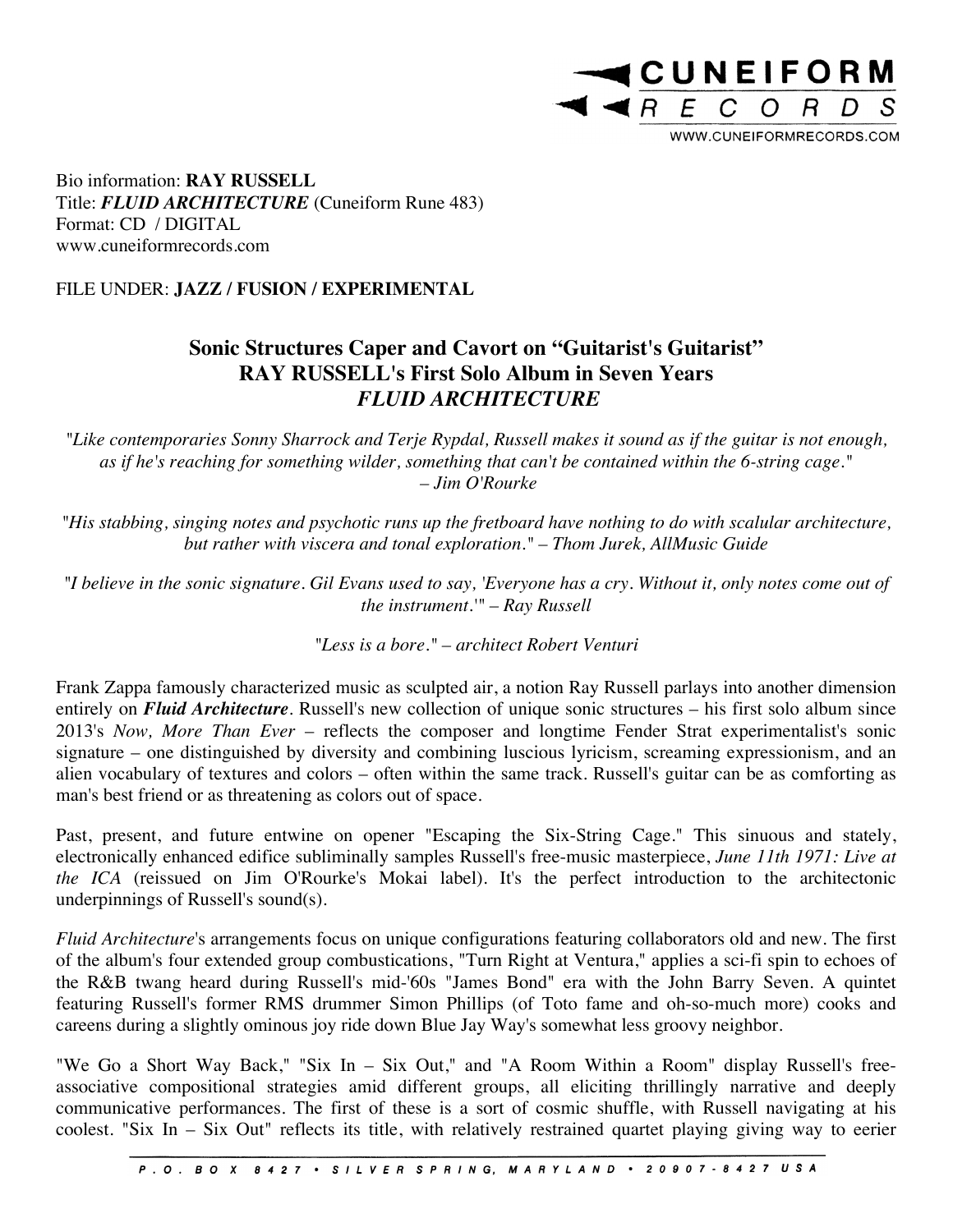extremes. "A Room Within a Room" is a first-take-best-take gem featuring Chris Biscoe's soprano sax poking through themes within themes and a cloud of high-octane mysterioso. George Baldwin does most of the bottomend lifting on bass and Chapman stick, with Mo Foster (the M of RMS) replacing him on "A Room Within a Room." Drummers Nic France and Ralph Salmins appear on "We Go a Short Way Back" and "A Room Within a Room," respectively.

"Moon Dog" is a harmonically formal solo, an emotionally resonant electric elegy for a brave stray dog Russell and his wife rescued from Afghanistan. Another elegy, "One for Geoff," offers a short, sweet acoustic tribute to the late keyboardist Geoff Castle, with whom Russell worked for a half-century.

Although you'll hear little of Russell's extensive experience as a library artist and award-winning soundtrack composer in its chambers, *Fluid Architecture* resonates with Russell's various immersions in R&B, cool jazz, jazz-rock/rock-jazz fusion, and absolute freedom. They're just some of design elements informing a structure that reserves the right to dissolve its boundaries at will. And if you choose to dance to *Fluid Architecture*, ain't nobody's business if you do.

## **RAY RUSSELL BIO**

Guitarist-composer Ray Russell has enjoyed two distinct careers: one as an esteemed session player and awardwinning film and televison composer, another as an ingenious guitar experimentalist and free-thinking collaborator. Russell made his professional debut as Vic Flick's replacement in the John Barry Seven, with whom he twanged the famous James Bond theme in several Barry-scored films, beginning with 1962's *Dr. No.* He went on to play a stew of jazz, R&B, and other styles with Georgie Fame and the Blue Flames, the Graham Bond Organisation, and the Mike Gibbs Band, where he worked alongside Chris Spedding and Jack Bruce. As an indefatigable session musician, he has recorded and/or toured with Lulu, Paul McCartney, Cat Stevens, Van Morrison, Bryan Ferry, David Bowie, Phil Collins, Scott Walker, Art Garfunkel, Marvin Gaye, Heaven 17, and Tina Turner (check out "Let's Stay Together" on *Private Dancer*). His exquisite playing on TIME OF THE LAST PERSECUTION (1971) clinched Bill Fay's position in the cult-folkie pantheon.

Russell was also part of the vibrant London jazz scene that revolved around Ronnie Scott's club. His 1968 solo debut, TURN CIRCLE, was the first of a series of increasingly free-wheeling albums ripe for rediscovery. DRAGON HILL (1969), RITES AND RITUALS (1971), JUNE 11TH 1971: LIVE AT THE ICA (1971), and SECRET ASYLUM (1973) burst at the seams with compositional invention, soundscaping expertise (he's reputedly the first English guitarist with a pedal-board setup), and a flair for collaborative mind-melding. During the seventies he played with prog-rockers and/or fusioneers Mouse, Nucleus, and Rock Workshop.

He continued to record in a jazz-fusion vein throughout the '80s and '90s, employing long, swooping tones, lyrical meditations, sudden mood changes, Celtic fantasias, and old-fashioned shredding on albums like WHY NOT NOW (1988), THIS SIDE UP (1989), and GUITARS FROM MARS (1990). Russell returned to his modernist roots on GOODBYE SVENGALI (2006), a tribute to Gil Evans, with whom he'd played during the '80s. NOW, MORE THAN EVER (2013) offered Russell's restless, bristling jazz-rock conceptions and set the stage for CELESTIAL SQUID (2016), a collaboration with California avant-guitarist Henry Kaiser that marked a majestic return to Russell's outer-limits sensibility. Russell joined Kaiser again for THE DUKES OF BEDFORD (2020), a spontaneous live adventure featuring guitar-daredevil kinsman John Russell and bassist Olie Brice.

> **For more information on Ray Russell**: **www.rayrussell.co.uk** - **www.cuneiformrecords.com**